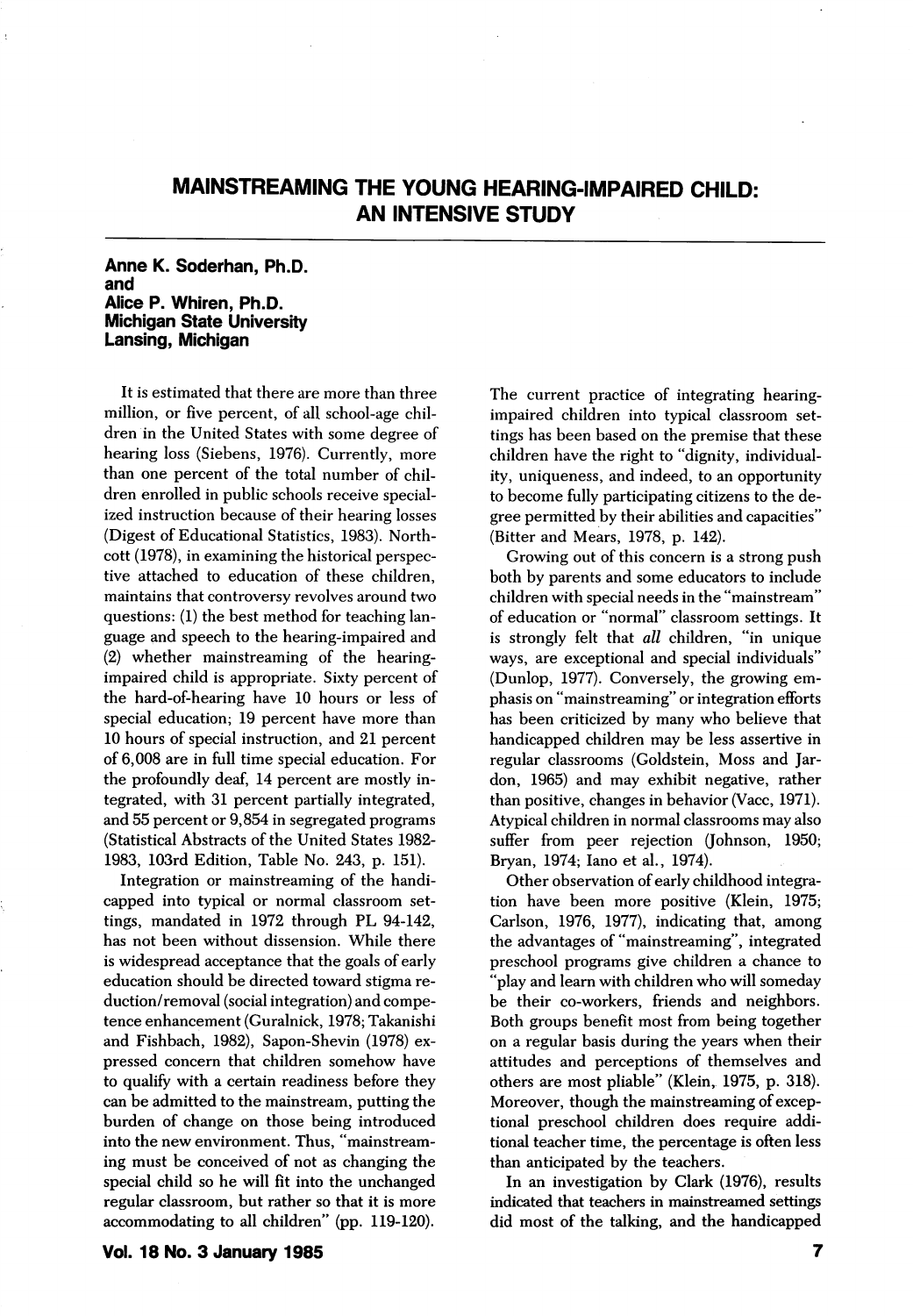children were being talked to least by their peers. There appeared to be a relationship be tween the severity of the handicap and social acceptance. Intervention on the part of the teacher was indicated in order to develop in teraction between handicapped and normal children. Guralnick (1979) warned that inter action between handicapped and nonhandicapped children by itself does not provide the sort of social context that facilitates either social or cognitive learning, and that teachers who "expect" handicapped and nonhandicapped children to interact with one another are likely to be disappointed. Federline (1980) noted that while more play was observed in the mainstreamed setting, in contrast to the segregated setting, the hearing impaired were mostly in volved in onlooker play behavior.

Supporting the fact that individual differ ences and experiences cannot simply be ignored in the "blending" of human beings in social situations, but may require active intervention, Laing (1957) wrote, "Human beings relate to each other not simply externally, like billiard balls, but by the relations of the two worlds of experience that come into play when two people meet" (p. 63). More recently, using the case study approach of a child's life from 18 months to 13 years, Thompson and Thompson (1981) noted that the least restrictive environment for a given child should not necessarily imply main streaming; rather that decisions on the child's placement should be made based upon the needs of the child and availability of special ized support after placement.

Despite a "relaxation" of interest lately with regard to mainstreaming, national legislation al tering current guidelines for education of the handicapped will probably revitalize the issue. Although many problems must be resolved, mainstreaming is accelerating rapidly. The fran tic pace is accompanied by confusion on the parts of concerned parents, educators whose primary responsibility is the education of typical children, and others whose main educational concern is the handicapped. Soderman (1977) indicated that services among educational agen cies may be duplicative rather than coordinated, the managing adults varying widely in disci pline, training, concept, and approach. Lack of effective communication among agencies may introduce additional, conflicting values into a child's processing arena. The study also indi cated the presence of negative peer interaction

in the integrated setting, as well as a high ratio of adult-child interaction, limiting child-child interaction. Further research seemed indi cated.

Sapon-Shevin (1978) recommended research that looks closely and realistically at the "mainstream" itself to assess its practical strengths and weaknesses and to determine whether opositive peer socialization is, in fact, occurring. Takanishi and Fishbach (1982) add that

.. . policy-relevant research on this most important developmental issue - the integration of preschool children - should examine carefully the conditions under which mainstreaming for this group appears to be more or less successful, with specific attention to those conditions that can be administratively controlled, in cluding type of handicapping condition, ratio of handicapped to nonhandicapped children in the classroom, staff training, and other organizational variables (p. 6).

Therefore, this study was designed to identify characteristics in both the typical and hearing impaired preprimary settings, which may pro mote or hinder positive peer interaction, and to determine whether implementation of staff inservice between settings is effective in in creasing positive interaction.

The efficacy of the intensive design utilized in this study must be underscored. Many who have been involved more recently in evaluating research related to young children seem to be gaining interest in the intensive design, or  $N = 1$ , which was utilized in this study. The method is distinctive from group design in its conception of individual variability. Two criti cisms consistently leveled at the intensive de sign have been its deficiency in meeting several of the accepted standards of experimental re search (primarily lack of control over individual variation) and its lack of generalizability. Thoreson (1972), an advocate of the design, argued that in intensive design, "individual variability is not looked upon as intrinsic or accidental, but imposed or learned by the conditions under which it occurs. Each subject serves as his own control." Campbell and Stanley (1963) have sup ported this point and also note that introducing the element of time series controls for all the major internal variability that might confound ex perimental results during the investigation. Salvia and Ysseldyke (1974) maintain that observation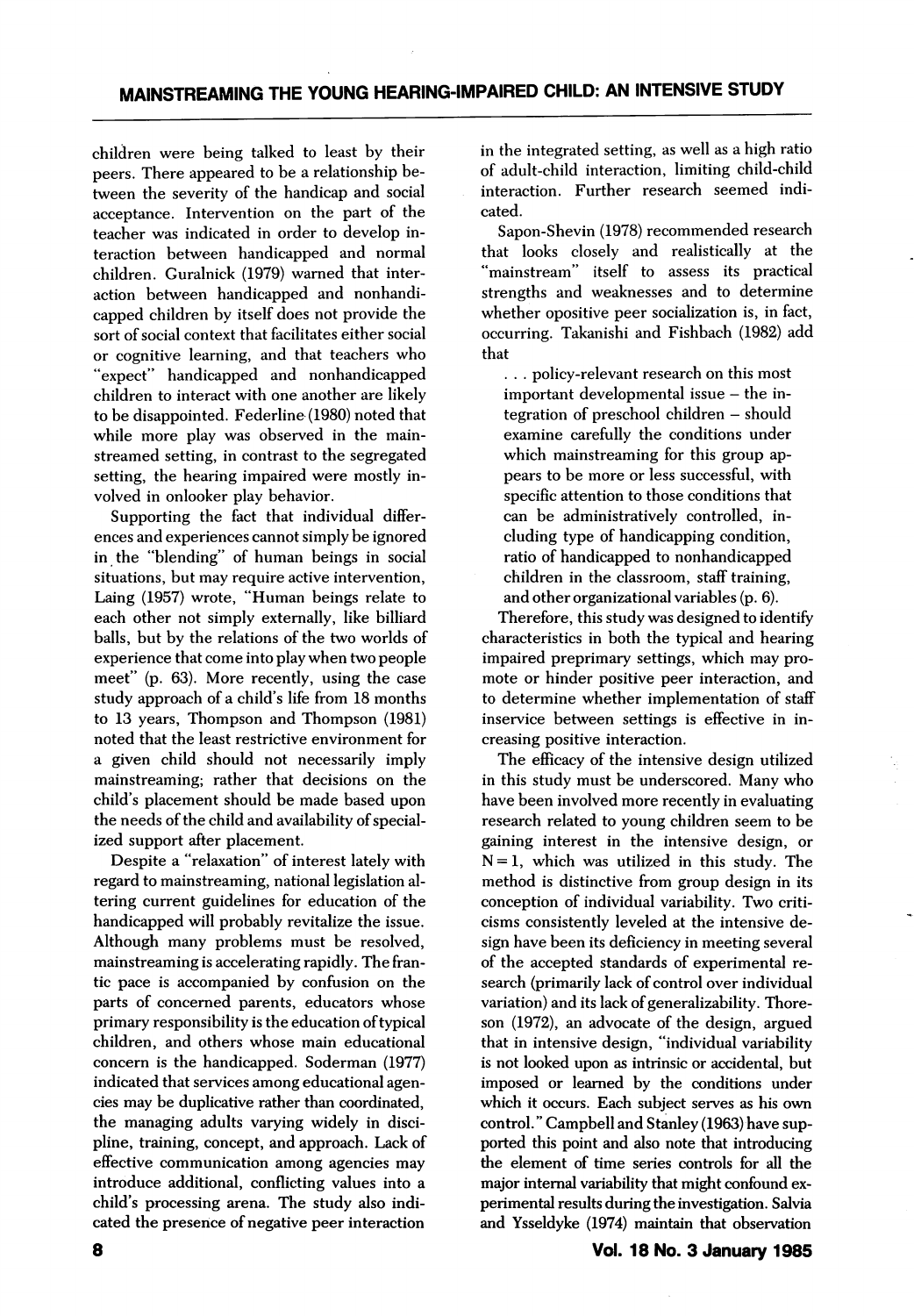as a data-gathering device can provide highly accurate, detailed, verifiable information not only about the person being assessed but also about the contexts in which observations are made, a consideration that must be attended to when evaluating mainstreaming efforts. Gottman, McFall, and Barnett (1969) con cluded that the intensive design is a powerful approach to such research areas as psycho therapy, education, psychophysiology, and operant research and that it is responsive to ecological considerations whie permitting satis factory experimental control. Finally, com menting on other problems connected with using pure experimental research designs in the social sciences, Bronfenbrenner (1977) wrote: "It can be said that much of contemporary psychology is the strange behavior of children in strange situations with strange adults for the briefest period of time" (p. 513). If we are to understand the gestalt of socially integrating handicapped children with their non-handi capped peers, our investigation will require in creased sensitivity to how that particular experi ence interfaces with the total experience of the children involved.

## METHOD

Subject. The subject selected for intensive study was a four-year-old male who has been diagnosed as having a genetically-induced (Treacher-Collings Syndrome) moderate-tosevere hearing loss. He would be attending halfday preprimary classes four mornings per week at a local elementary school with a program for the hearing impaired. He would also be inte grated into half-day classes four afternoons per week at a nearby early childhood center.

Procedure. Employing an intensive, timeseries design, event sampling during 84 halfhour observations within the two preprimary settings was carried out over three phases of time. Treatment effects were contrasted over the two independent variables of time and set ting and the following dependent variables: (1) subject's initiation of interaction with peers; (2) peer's interaction with subject; (3) subject's in itiation of interaction with adults; (4) adult's in itiation of interaction with subject; (5) total con flict resulting from interaction of subject with peers, adults and/or materials; (6) amount of conflict resolved by adults in setting; (7) amount of conflict resolved by children in setting.

Preprimary teachers in both settings

completed a Teacher's Behavioral Guidelines Survey developed by the investigator so that any differences in classroom expectations re lated to the subject's behavior could be deter mined before baseline data were collected.

During Phase I, or a baseline period of seven days, two half-hour observations were con ducted per day in each setting for a total of 14 half-hour observations. These were made dur ing free play periods when activity was rela tively unstructured so that interactions were the result of free choice or spontaneous activity. Continuous recording was made on an observa tion form for all interactions between the sub ject and others in his environment. Continued interactions between participants were counted as one event. If a period of three seconds of silence (1001, 1002, 1003) occurred after initia tion, subsequent initiation was counted. All in teractions within group situations that were di rected toward the subject or by the subject were counted. Purpose of interaction, length of in teraction, and particular responses to initiation were recorded only as running observation; these factors were not isolated for subsequent analysis as they were not specifically related to the hypothesis under investigation. Conflict was recorded, however, and notes were made as to whether it was resolved by adults or chil dren in the setting, or unresolved. Any aggres sion related to conflict was also noted and dif ferentiation was made between hostile (persondirected) agression and instrumental (objectdirected) aggression.

Intervention at the end of Phase I and preced ing Phase II consisted of the following:

- 1. A service questionnaire was sent to the subject's parents, to each of the primary teachers, and to the clinician working with him at the local speech and audiology clinic. Each was asked to assess the follow ing:
	- a. The subject's strengths;
	- b. The subject's most pressing needs;
	- c. Their goals for him for the current school year;
	- d. Specific steps already taken to see that these goals are accomplished;
	- e. His progress related to those goals;
	- f. Adjustments they felt necessary for effective achievement of their goals;
	- g. Concern they had about the mainstreaming process; and
	- h. Any other comments, observations, or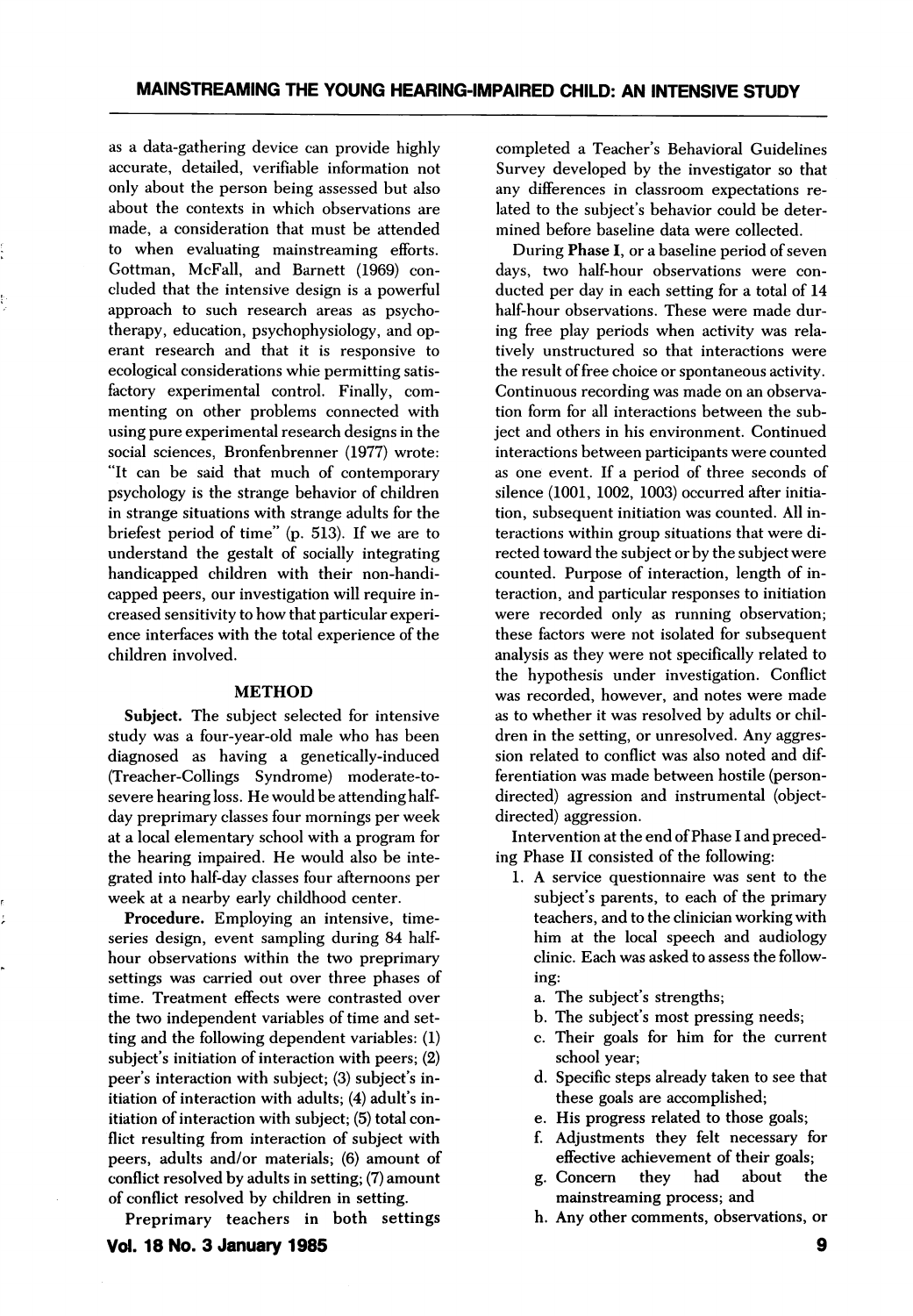suggestions they felt would be helpful.

- 2. Each preprimary teacher was asked to ob serve the subject in the other preprimary settting for at least an entire class period.
- 3. The clinician was asked to observe the subject in both settings.
- 4. Following the baseline observations, invi tations to attend an inservice session for discussion were sent to:
	- a. The subject's parents;
	- b. The preprimary staff from both cen ters, including the student teacher from the typical setting and the teacher aid from the hearing impaired settings; and
	- c. The clinician from the speech and audiology clinic.
- 5. The observer acted as moderator of the session and encouraged participating members to share their goals, concerns, and observations about the subject's prog ress in the typical setting. It was noted by the observer that there appeared to be a direct relationship between the high adult-child interaction and minimal peer interaction in the typical setting. This was subsequently identified as the target be havior for intervention. A written com munication was sent to all participating adults in the integrated setting by the teacher in an attempt to heighten aware ness about the value of child-child interac tion. For a two week period following Phase I and preceding Phase II observa tion, students and aides participating in the integrrated setting were reminded often during the pre-session planning by the head teacher and student teacher to monitor their interaction with the subject. At the same time, they were to encourage the subject's interaction with his peers.
- 6. The clinician from the speech and audiology clinic agreed to visit the integrated setting, bringing some hearing aids and other equipment related to hearingimpairment so that all children in the in tegrated setting could become more famil iar with them.

Phase II. At the end of the two-week period following staff inservice and follow-up with the above strategies, data were again collected in Phase II of the study. Procedures followed were identical to those in Phase I. Fourteen half-hour observations were collected in each preprimary setting.

Phase III. Following a delay of eight weeks, during which there was no additional communica tion between preprimary settings or planned in tervention by the investigator, data were again collected in Phase III of the study. Procedures followed were the same as those in Phase I and II.

# RESULTS

Hypotheses limited to comparison between subsequent phases in the typical setting only were analyzed for significant trend, using White's (1972) Median Statistics, an outcome analysis technique specifically suited to the kind of dynamic information gathered in the inten sive design. The binomial test (Siegel, 1956) was then used to determine significance of slope. Mean ranks of dependent variables by setting and time are reported in Table 1. A data summary of analysis by median slope and bi nomial test appears in Table II.

Significant differences were found between settings and phases in subject-peer and subjectadult interactions. The high adult-subject in teraction and the low subject-peer interaction observed in Phase I in the typical setting were able to be reversed following intervention be tween Phases I and II (see Figures I and 2). The closed lines are the actual trend lines that were observed. The dotted lines indicate the pre dicted trends that could be expected if no inter vention had taken place. The closed line in Phase III indicated the actual trend that oc curred following a time lag after Phase II and no further intervention on the part of the exper imenter. This trend may be contrasted with the slope of the actual and predicted trends in Phases I and II to see the effects of intervention. As can be seen during Phase III, as adult-subject interaction again increased in the typical setting, or returned to Phase I frequency, subject-peer interaction significantly decreased. It was thus concluded that purposefully encouraging and monitoring a decrease in adult-subject interaction in a preprimary setting may result in increased peer activity and, as can also be concluded from results in Phase III, that active intervention strategies must be maintained in order to main tain positive results. Similar results were also noted in peer-initiated subject-peer interaction and subject-initiated adult-subject interaction. Differences in the resolution and amount of con flict between settings were not found to be signi ficant.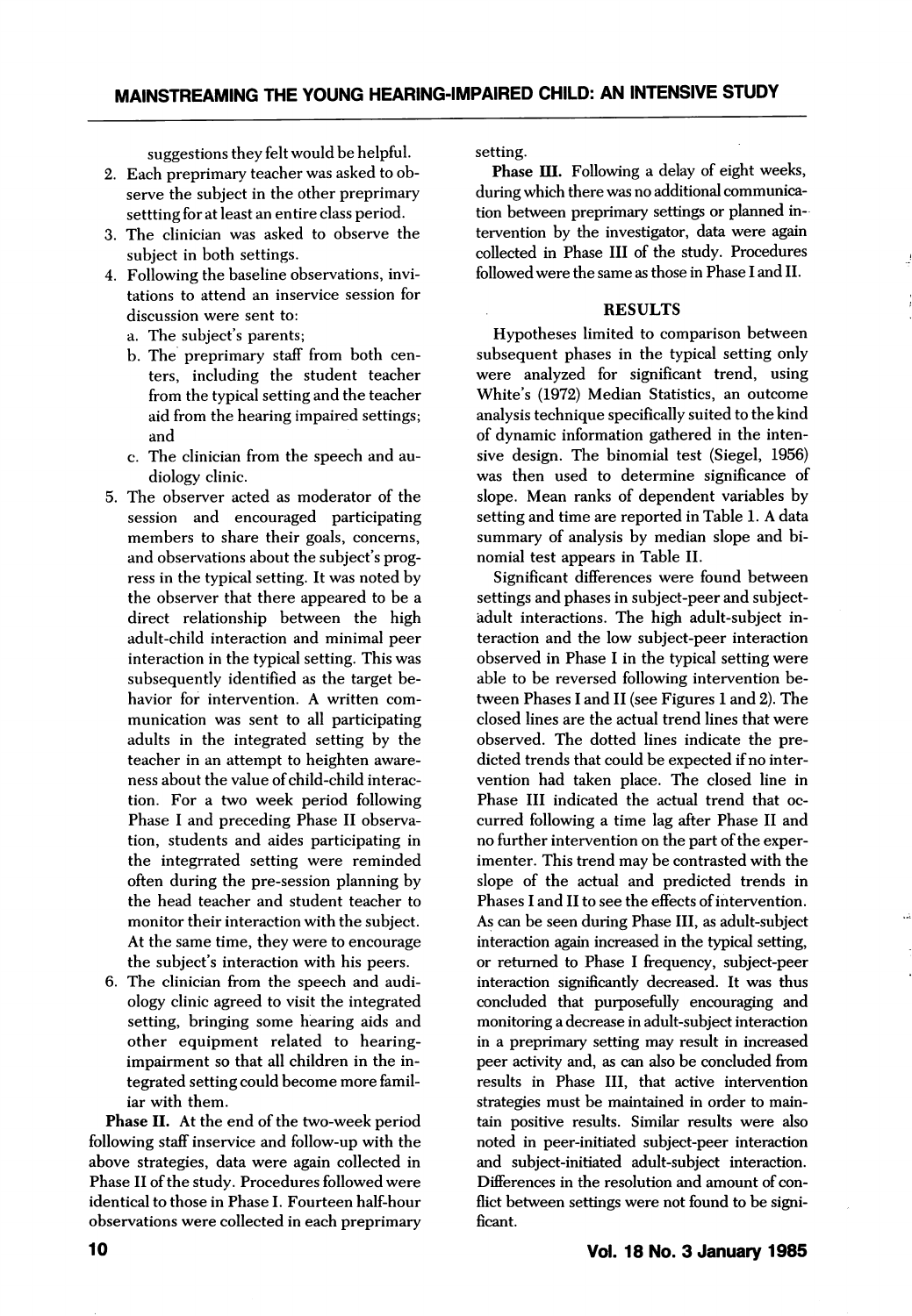| Mean Ranks of Dependent Variables by Setting and Time    |                                                      |                                         |                                                             |                                                |                                                             |                                         |  |
|----------------------------------------------------------|------------------------------------------------------|-----------------------------------------|-------------------------------------------------------------|------------------------------------------------|-------------------------------------------------------------|-----------------------------------------|--|
|                                                          | <b>Phase I</b>                                       |                                         | <b>Phase II</b>                                             |                                                | <b>Phase III</b>                                            |                                         |  |
|                                                          | Hearing-<br>Impaired<br>Preprimary<br><b>Setting</b> | Typical<br>Preprimary<br><b>Setting</b> | Hearing-<br><b>Impaired</b><br>Preprimary<br><b>Setting</b> | <b>Typical</b><br>Preprimary<br><b>Setting</b> | Hearing-<br>Impaired<br><b>Preprimary</b><br><b>Setting</b> | Typical<br>Preprimary<br><b>Setting</b> |  |
| $V_1SP$<br>Subject-initiated<br>peer interaction         | 47.0                                                 | 16.1                                    | 70.7                                                        | 33.5                                           | 61.0                                                        | 26.7                                    |  |
| V <sub>2</sub> PS<br>Peer-initiated<br>subject-peer int. | 47.6                                                 | 14.5                                    | 52.3                                                        | 38.7                                           | 65.0                                                        | 37.0                                    |  |
| $V_3AS$<br>Adult-initiated<br>subject-adult int.         | 21.0                                                 | 64.2                                    | 32.6                                                        | 49.5                                           | 41.0                                                        | 46.6                                    |  |
| $V_4SA$<br>Subject-initiated<br>subject-adult int.       | 27.6                                                 | 53.1                                    | 40.9                                                        | 30.2                                           | 62.7                                                        | 40.5                                    |  |
| V <sub>5</sub> TC<br><b>Total Conflict</b>               | 48.6                                                 | 41.2                                    | 46.5                                                        | 26.6                                           | 45.4                                                        | 46.7                                    |  |
| $V_{6}CRC$<br>Child-resolved<br>conflict                 | 51.9                                                 | 32.5                                    | 53.1                                                        | 23.3                                           | 54.9                                                        | 39.3                                    |  |
| $V_7$ ARC<br>Adult-resolved<br>conflict                  | 45.2                                                 | 58.1                                    | 38.9                                                        | 33.4                                           | 34.8                                                        | 44.6                                    |  |

| TABLE 1 |                                           |  |  |  |  |  |  |  |
|---------|-------------------------------------------|--|--|--|--|--|--|--|
|         | nks of Dependent Variables by Setting and |  |  |  |  |  |  |  |

TABLE 2

| Data Summary: Analysis by Median Slope and Binomial Test |                                                            |                                     |                                           |                                                         |                                           |                                                                |  |
|----------------------------------------------------------|------------------------------------------------------------|-------------------------------------|-------------------------------------------|---------------------------------------------------------|-------------------------------------------|----------------------------------------------------------------|--|
| <b>Alternative</b><br><b>Hypothesis</b><br><b>Tested</b> | Predicted<br><b>Direction</b><br>of Slope<br>(Dotted Line) | <b>Actual Trend</b><br>(Solid Line) | Data Points<br>Above<br>Predicted<br>Line | <b>Data Points</b><br><b>Below</b><br>Predicted<br>Line | <b>Results of</b><br><b>Binomial Test</b> | Decision Rule -<br><b>Alternative</b><br><b>Hypothesis Is:</b> |  |
| Hl <sub>3</sub>                                          | Flat                                                       | Accel.                              | 12                                        | $\mathbf{2}$                                            | .0056                                     | Retained*                                                      |  |
| Hl <sub>4</sub>                                          | Accelerating                                               | Decel.                              | $\bf{0}$                                  | 12                                                      | .00001                                    | Retained*                                                      |  |
| H2 <sub>3</sub>                                          | Accelerating                                               | Sharp Accel.                        | 9                                         | 5                                                       | .0036                                     | Retained*                                                      |  |
| H2 <sub>4</sub>                                          | Sharp<br>Acceleration                                      | Accel.                              | 12                                        | $\mathbf 2$                                             | .0056                                     | Retained*                                                      |  |
| H3 <sub>3</sub>                                          | Acceleration                                               | Decel.                              | 3                                         | 11                                                      | .0027                                     | Retained*                                                      |  |
| H3 <sub>4</sub>                                          | Deceleration                                               | Accel.                              | 14                                        | $\bf{0}$                                                | .00003                                    | Retained*                                                      |  |
| $H4_{3}$                                                 | Acceleration                                               | Accel.                              | 14                                        | $\bf{0}$                                                | $**$                                      | Rejected                                                       |  |
| $H4_{4}$                                                 | Acceleration                                               | Decel.                              | ı                                         | 13                                                      | $***$                                     | Rejected                                                       |  |
| H5 <sub>4</sub>                                          | Accelerating                                               | Decrease                            | $\bf{0}$                                  | 14                                                      | ***                                       | Rejected                                                       |  |
| H6 <sub>3</sub>                                          | Accelerating                                               | Decel.                              | $\bf{0}$                                  | 14                                                      | $***$                                     | Rejected                                                       |  |
| H6 <sub>4</sub>                                          | Decelerating<br>Step                                       | Flat: Accel.                        | 14                                        | $\bf{0}$                                                | $***$                                     | Rejected                                                       |  |
| H7 <sub>3</sub>                                          | Accelerating                                               |                                     | $\bf{0}$                                  | 14                                                      | $* * *$                                   | Rejected                                                       |  |
| H7 <sub>4</sub>                                          | Accelerating                                               | Flat Dec.                           | $\overline{2}$                            | 12                                                      | $***$                                     | Rejected                                                       |  |

 $1.02 \times 1.02$ 

Significant at  $a = .05$ .

\*\* Reversal in slope indicated no significance, Binomal test not needed.

\*\*\* Null was retained; therefore alternative hypothesis rejected.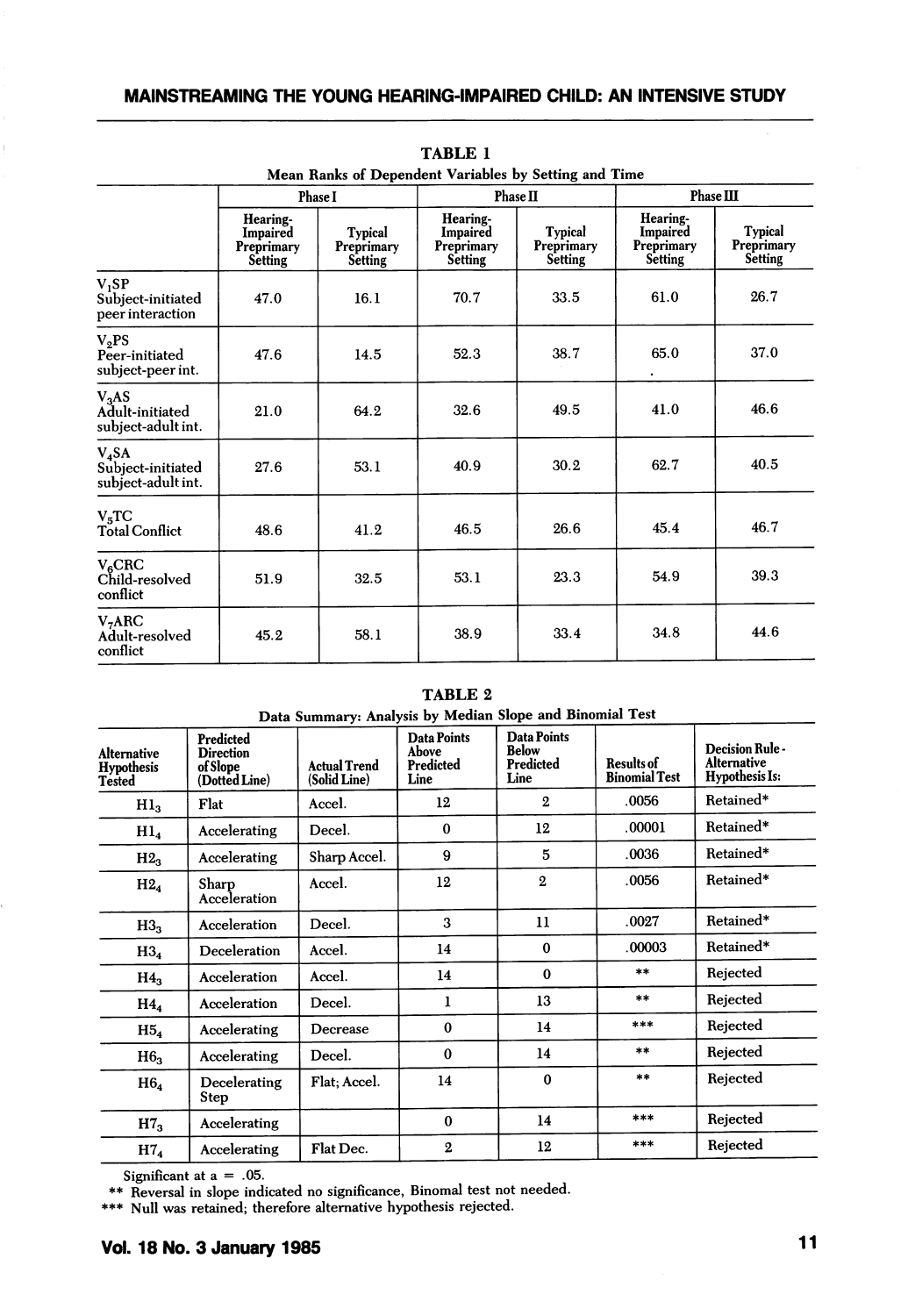

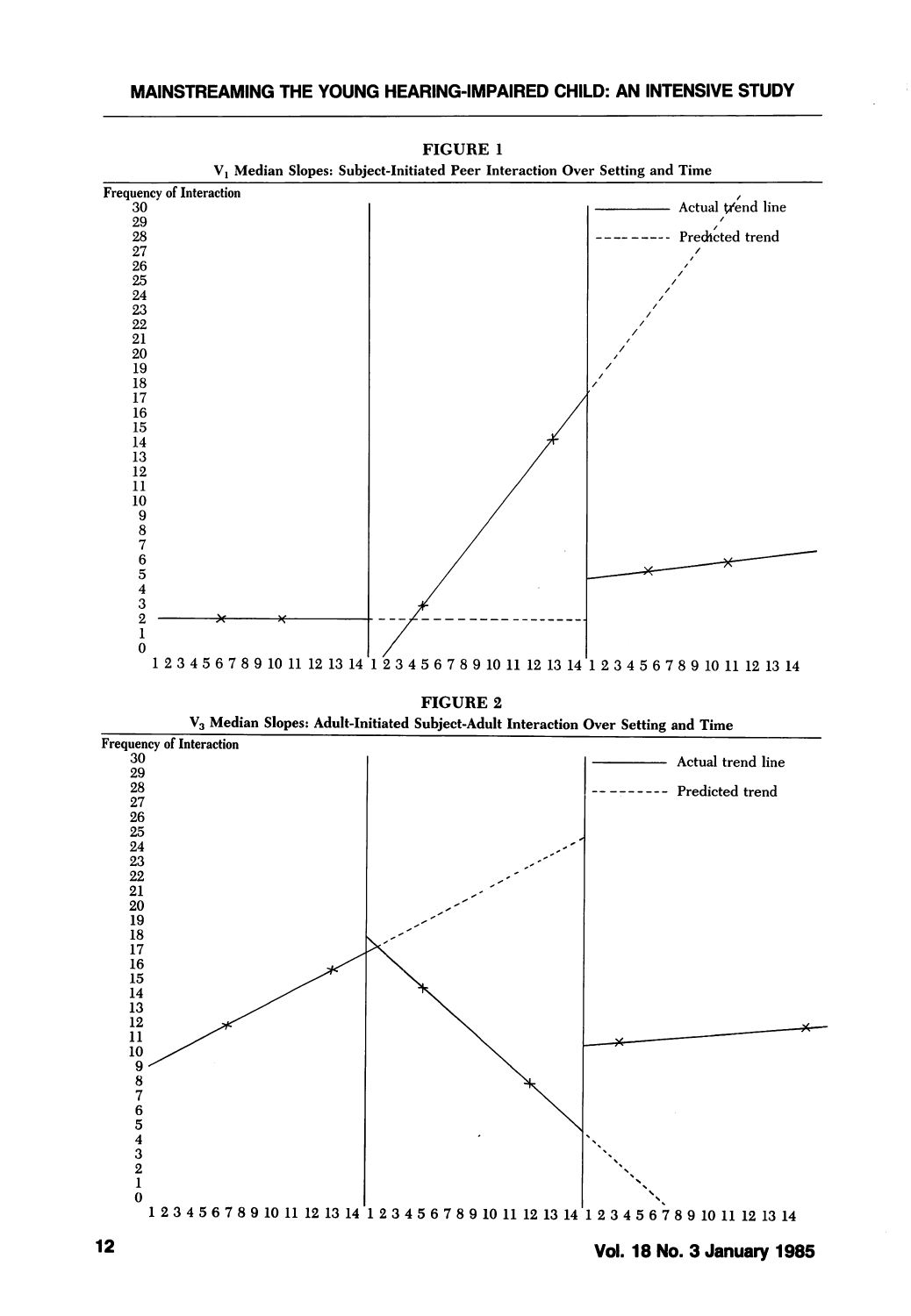# DISCUSSION

An important outcome of this study was in creased awareness by adult caregivers that a goal of positive social interaction between handicapped and non-handicapped peers dur ing mainstreaming cannot be reached "natur ally" just because young children are thrown together in a social setting. These findings sup port suppositions by Martin (1974), Meisels (1977), Tjossem (1976), Thompson & Thompson (1981), and Sapon-Shevin (1978). However, peer socialization may be actively increased by purposefully constructing the environment to encourage peer interaction and by decreasing too-intensive adult-child interaction when it in terferes with children depending on one another for appropriate needs, including com panionship. The intensive design served as a useful tool in detecting the role strain forced on a four-year-old child, aside from his handi capping condition. He was spending his morn ings in a very structured, intensive special education setting where, because of his rela tively greater amount of residual hearing, he was considered by his peers to be a leader. Following lunch, and a van ride to the typical setting, he was thrust into a situation where he was considered "different" by his peers, despite reports in the literature that preprimary chil dren are more apt to be merely curious rather than hostile toward integrating handicapped children (Carlson, 1977). In short, he was "at the top of the heap" in the morning and very much at the bottom in the afternoon. His ten dency to fall asleep while being transported from setting to setting illustrated how tiring it was for this child to spend six or more hours of his day in two different educational settings. Moreover, it was observed that he was fre quently expected to make up missed work in the special education setting, which interrupted his valued play time. He was sometimes ob served to be disappointed upon hearing his morning peers and teacher discussing a field trip or resource person he had not experienced because he had been to "his other school". The problem was compounded when he moved each day from the second preprimary setting to a baby-sitter's home and then to his own home after 11:00 p.m. every evening because his mother was working two jobs.

The personal growth objectives held for this child by his parents and teachers differed greatly, both between and among these signi ficant others in his life. Perhaps the major find ing in the study was the great unawareness of the child's total functioning that existed be tween all of these caretakers who were genuinely interested in helping him reach his potential. Each saw a piece of him - their piece; none were totally cognizant about the way he spent his days and evenings. This study indi cates that educational planners must be con cerned about the overall ecology of the young child when planning for mainstreaming success. When they fail to do so, they chance missing the factors that could insure or deny that suc cess. As has been noted before, with impaired children, it is easy to suppose mainstreaming failures (and, thus, children's failures) are due to their handicapping conditions when, in fact, there is failure to adequately perceive the child's total scheme.

# **REFERENCES**

Bronfenbrenner, U. (1974). The experimental ecology of human development. InT. W. Hertz (ed.) Proceedings ofthe Symposium on Ecological Approaches to Research on Child Development, p. Washington, D.C.: Social Research Group, George Washington University.

Bryan, T. (1977). An observational analysis of classroom behaviors of children with learning disabilities. Journal of Learning Disabilities 7, 26-34.

Campbell, D. T. and J. C. Stanley. (1963). Experimental and quasi-experimental design for research. Chicago: Rand-McNally.

Carlson, N. C. (ed.). (1977). The Contexts of Life: A Socio-Ecological Model of Adaptive Behavior and Functioning. Final Report, Department of Health, Education and Welfare, Office of Education, Bureau of Education for the Handicapped.

Clark, E. A. (1976). Teacher attitudes toward integration of children with handicaps. Education and Training of the Mentally Retarded 4, 333-335.

Digest of educational statistics. (1982). Superintendent of Documents, Washington, D.C.

Dunlop, K. (1977). Mainstreaming: valuing diversity in children. Young Children 33, 26-32.

Federlein, A.C. (1980). A year long study of the frequency of play interactions of handicapped preschoolers in mainstreamed and segregated settings. International Convention for the Council of Exceptional Children. Philadelphia.

Goldstein, H., J. W. Moss, and L. J. Jardon. (1965). The Efficacy of special class training on the development of mentally retarded